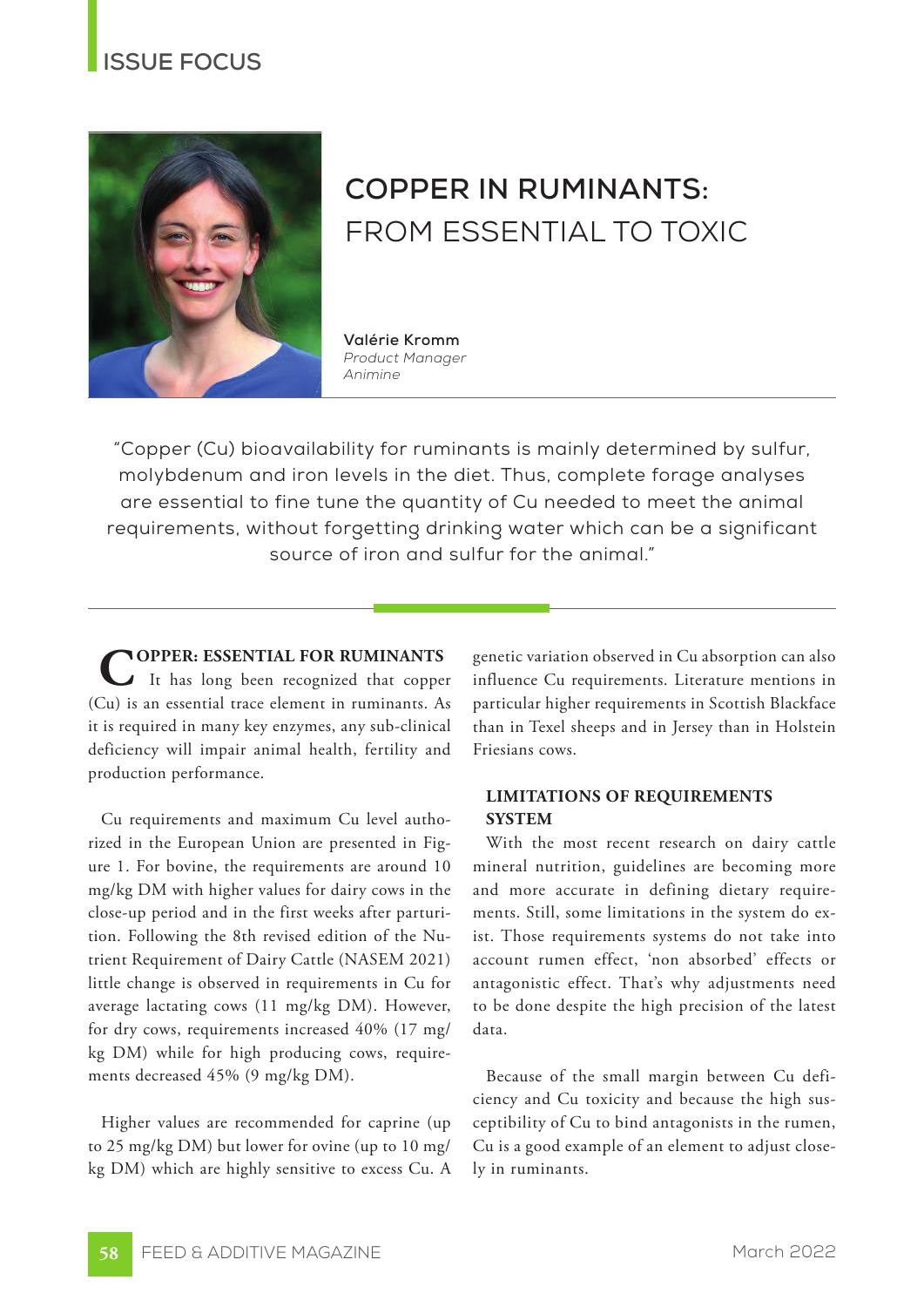| Figure I - Cu requirements and maximum Cu dietary level authorized in the EU for ruminants<br>(mg/kg complete feed) |                                |                                                     |             |                        |         |                                                            |  |
|---------------------------------------------------------------------------------------------------------------------|--------------------------------|-----------------------------------------------------|-------------|------------------------|---------|------------------------------------------------------------|--|
|                                                                                                                     |                                | <b>Bovines before</b><br>the start of<br>rumination | <b>Beef</b> | Other bovines<br>Dairy |         | <b>Small ruminants</b><br><b>Ovines</b><br><b>Caprines</b> |  |
| Requirements                                                                                                        | NRC, USA<br>(2000, 2021, 2007) | 10                                                  | 10          | $9-18$                 | $4 - 8$ | $15 - 25$                                                  |  |
|                                                                                                                     | GfE, DE<br>(1995, 2001, 2003)  |                                                     | $8 - 10$    | 10                     |         | $10 - 15$                                                  |  |
|                                                                                                                     | CVB, NL<br>(2005)              | 10                                                  | $11 - 13$   | $7 - 17$               | $6 - 7$ | 8                                                          |  |
|                                                                                                                     | Agroscope, CH<br>(2006, 2009)  | 6                                                   | 10          | $10 - 15$              | 5       | 8                                                          |  |
|                                                                                                                     | INRA, FR<br>(2018)             |                                                     | 10          |                        | 10      | $15 - 25$                                                  |  |
| Maximum Cu dietary levels authorized <sup>1</sup>                                                                   |                                | 15                                                  | 30          |                        | 15      | 35                                                         |  |
| <sup>1</sup> Regulation (EU) 2018/1039                                                                              |                                |                                                     |             |                        |         |                                                            |  |

## Figure 1 - Cu requirements and maximum Cu dietary level authorized in the EU for ruminants

#### **RISK OF SECONDARY DEFICIENCY**

Secondary deficiency happens when even at proper level of Cu supplementation, the presence of other dietary factors interferes with mineral absorption and metabolism. This phenomenon is the main cause of Cu deficiency in ruminants. Sulfur (S), molybdenum (Mo) and iron (Fe) are the most important dietary factors to negatively impact Cu absorption.

The signs of Cu deficiency vary from mild symptoms such as loss of coat condition and poor growth, to more severe symptoms like infertility and diarrhea.

As forage and diet compositions are seasonal and variable from farm to farm, secondary deficiencies are difficult to predict. Therefore, Cu in ruminant diets is usually supplemented well above nutritional requirements, to guarantee Cu absorption regardless of the presence of antagonists.

#### **OVERSUPPLY IN DAIRY CATTLE**

While in the past Cu deficiencies used to occur in grazing ruminants, researchers have observed in a

### **an international and independent , supplier of precision minerals**



March 2022

**www.animine.eu**